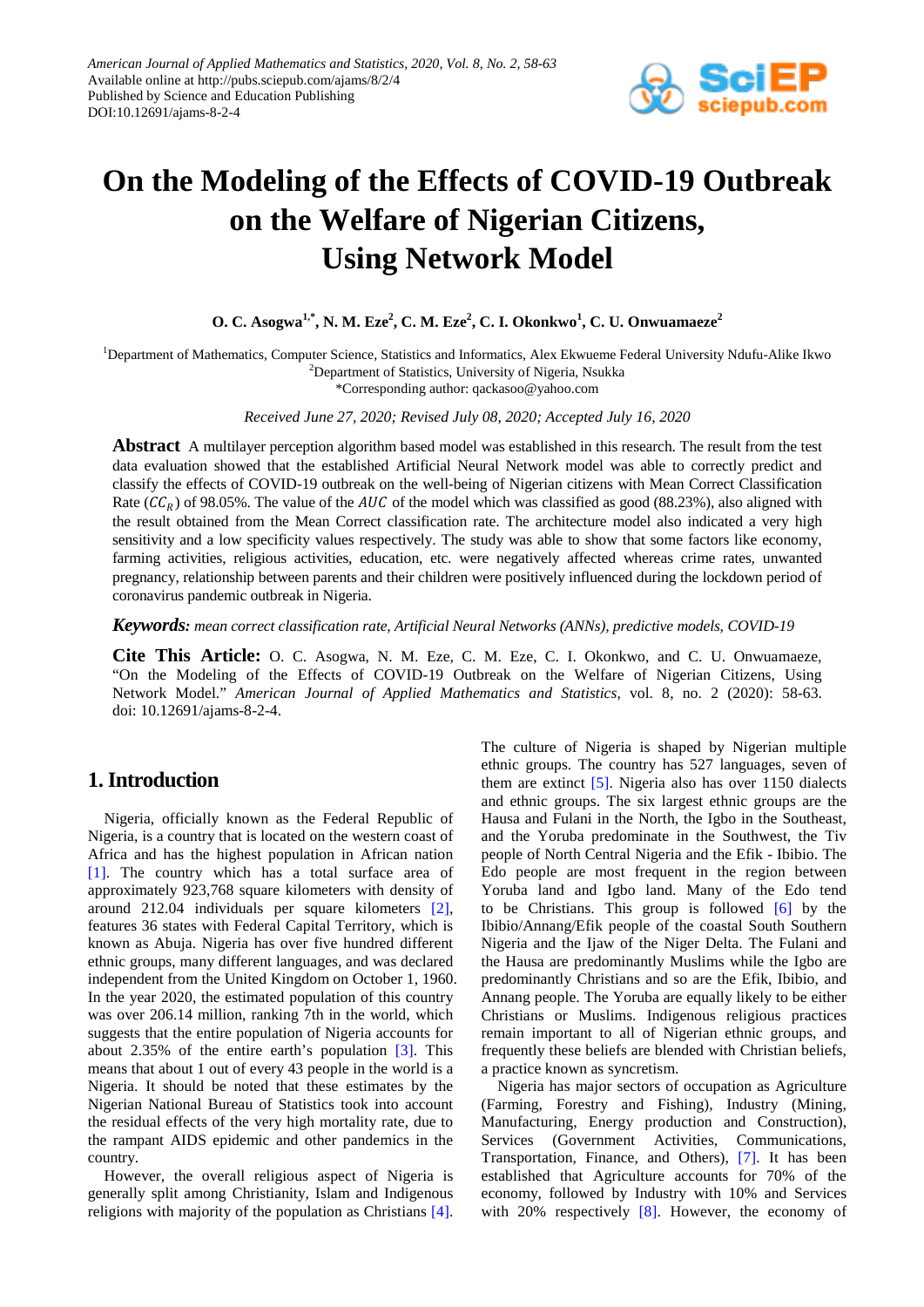Nigeria is a middle -income mixed economy and emerging market, with expanding manufacturing, financial, services, communication, technology and entertainment sectors. It is ranked as the  $27<sup>th</sup>$  largest economy in the world in term of normal GDP and the  $22<sup>nd</sup>$  largest in term of purchasing power parity. Nigeria has the largest economy in Africa; her re - emergent manufacturing sectors became the largest on the continent in 2013 and it produces a large proportion of goods and services for the West African sub-continent [\[9\].](#page-3-8) Nigeria has about 2.7% of the world's oil supply [\[10\]](#page-3-9) and has equally been proven to have an oil reserve of an estimated 35billion barrels natural gas reserve as well as over 100 trillion cubic feet. Nigeria which exports Bonny Light oil, Forcados crude oil, Qua Ibo crude oil, and Brass river crude oil [\[11\]](#page-3-10) is a member of the Organization of Petroleum Exporting Countries (OPEC).

Nevertheless, in the early quarter of the year 2020, a deadly viral pandemic disease known as Coronavirus Disease (COVID - 19) was witnessed in Nigeria. On  $27<sup>th</sup>$ February, the first confirmed case of the pandemic of Coronavirus Disease 2019 in Nigeria was announced, when an Italian citizen who works in Nigeria had returned on 25 February from Milan, Italy through the Murtala Muhammed International Airport, fell ill on 26 February and was transferred to Lagos State Biosecurity Facilities for isolation and testing [\[12\].](#page-3-11) This pandemic has infected a quite number of Nigerian citizens and has crippled all the major sectors of her economy. It has grossly affected Agriculture, Industry, Transportation, Religious Activities, Social Activities, Trade, etc. since its inception. This is because Nigerians were mandated by the government to stay at home for months.

In this paper, a Soft computing technique, which artificial neural network is part of, has been recognized as attractive alternatives to the standard, well-established hard computing paradigms. Soft computing techniques, which emphasize gains in understanding system behavior in exchange for unnecessary precision, have been proven to be able to efficiently solve complicated problems. Soft computing techniques have also enabled the development of more efficient model designed to evaluate and classify the impact of Coronavirus Disease on the welfare of Nigerian citizens, during the lockdown phase. Artificial Neural Networks (ANN) can recognize the rules to make right evaluation and provide assistance for decision-making because it has the characteristics of self-organizing and self-learning processes [\[13,14,15,16\].](#page-3-12) Artificial neural networks are computation systems that process information in parallel, using a large number of simple units that excel in tasks involving pattern recognition. These intrinsic properties of the neural networks have been translated into higher performance accuracy in outcome evaluation and prediction compared to expert opinion or conventional statistical methods [\[17,18,19,20\].](#page-4-0)

Several researchers have conducted studies on the impact of pandemic diseases on the welfare of citizens. Liu et al. [\[21\]](#page-4-1) used mathematical models to simulate the propagation status of COVID-19 in China and also noted the importance of the government policy in limiting public activities and the movement of infected people with no symptoms. Al-Qaness et al. [\[22\]](#page-4-2) adopted the adaptive neuro-fuzzy inference system (ANFIS), an improvement from flower pollination algorithm and salp swarm algorithm, to predict the number of would be confirmed cases within the space of 10 days of the outbreak. The comparison with the ANFIS optimized with GA, PSO, ABC, and FPA indicated that the accuracy of the FPASSA-ANFIS model reached 0.97, and the predicted average increase in numbers of new cases within 10 days was 10% more than the number of already confirmed cases. In addition, [\[23\]](#page-4-3) used the rate of increase together with delayed distribution estimation and statistical induction to establish a mathematical model, based on COVID-2019 case data reported before January 24. The predicted cumulative number of confirmed cases between the times of outbreak till January 24 was 6,924, and the predicted death ratio was 5.3%. These figures were within the 95% confidence interval. In line with previous methods for establishing mathematical models, [\[24\]](#page-4-4) adopted a statistical method for predicting the floating population in Wuhan City. The experiment indicated that the floating population in Wuhan region was highly correlated with the number of daily confirmed cases. The residence time of the floating population for local cases was longer than that for nonlocal cases, which results in a lower predicted number of confirmed cases in the areas around Hubei Province. The prediction results indicate that approximately 80% of the epidemic will be centralized in the top 30 districts. Hu et al. [\[25\]](#page-4-5) used an improved stacked auto-encoder and a cluster algorithm to group the instantaneous confirmed cases in every province which noted a high accuracy in AI-based methods for COVID-19 trajectory prediction. The epidemic was predicted to end in mid-April.

Guo et al. [\[26\]](#page-4-6) used deep learning-based virus host prediction to compare the gene sequence of 2019-nCoVs with those of Severe Acute Respiratory Syndrome Coronavirus (SARS-CoV), bat SARS corona virus, and Middle East respiratory syndrome-related coronavirus (MERS-CoV). The bat SARS coronavirus was discovered to have a more similar mode of infection to COVID-19. Further studies could be seen in [\[27,28,29,30\].](#page-4-7)

However, the main objective of this work is to evaluate the accuracy of the Artificial Neural Network Model Architecture developed under a statistical programme (SPSS V.20) as a classifier, in evaluating the impact of Coronavirus on the welfare of Nigerian citizens using its Mean Correct Classification Rate {CCR (%)}, among others is: to report the order of predictor's significance to the model programmed. The factors that were considered under the welfare can be seen in the appendixes.

#### **1.1. Coronavirus**

The coronavirus belongs to a family of viruses that may cause various symptoms such as pneumonia, fever, breathing difficulty, and lung infection [\[31\].](#page-4-8) These viruses are common in animals worldwide, but very few cases have been known to affect humans [\[32\].](#page-4-9) The World Health Organization (WHO) used the term 2019 novel coronavirus to refer to a coronavirus that affected the lower respiratory tract of patients with pneumonia in Wuhan, China on 29 December 2019 [\[33,34,35\].](#page-4-10) The WHO announced that the official name of the 2019 novel coronavirus is coronavirus disease (COVID 19) [\[35\].](#page-4-11) And the current reference name for the virus is severe acute respiratory syndrome coronavirus 2 (SARS-CoV-2). It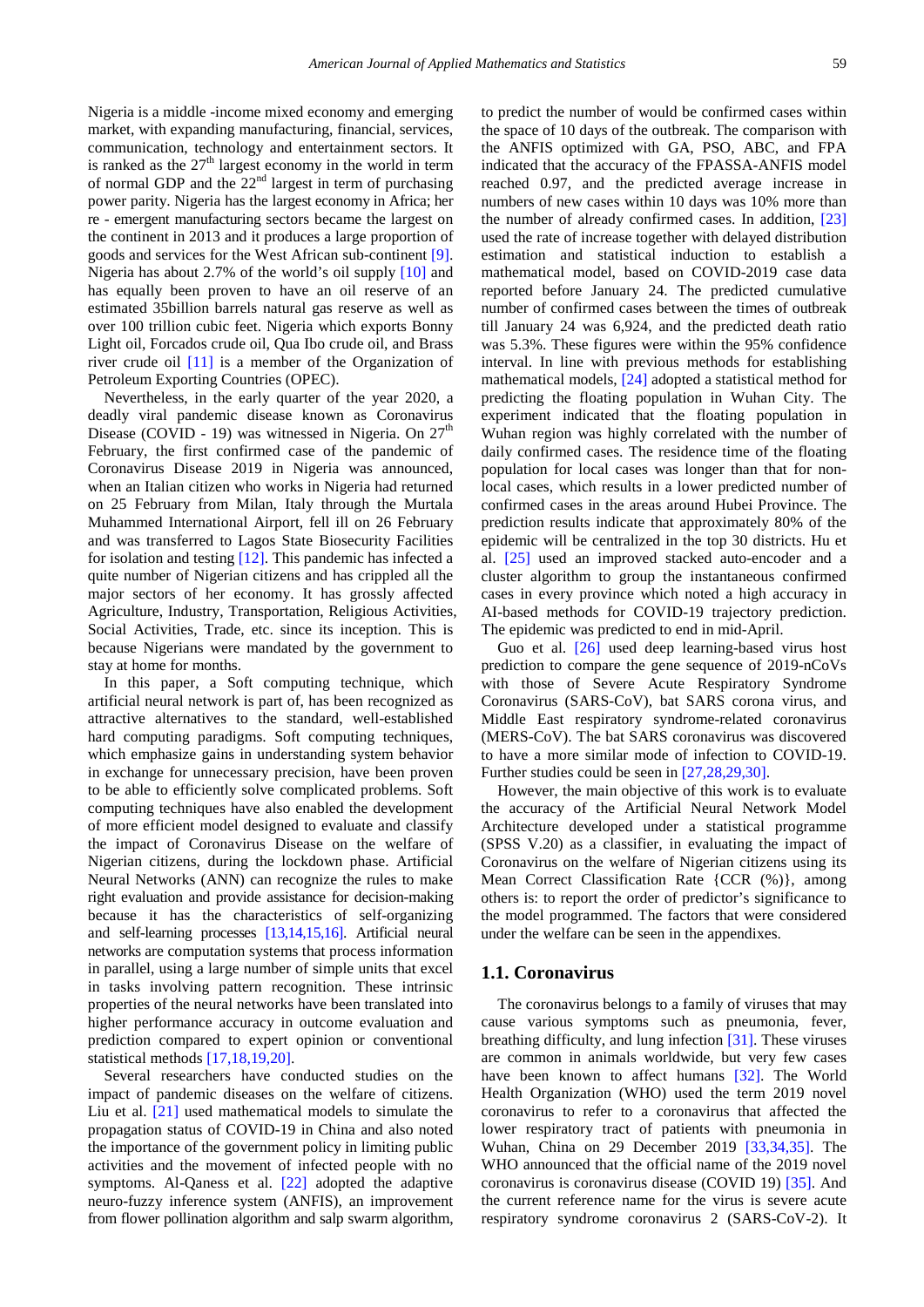was reported that a cluster of patients with pneumonia of unknown cause was linked to a local Huanan South China Seafood Market in Wuhan, Hubei Province, China in December 2019 [\[36\].](#page-4-12) However, Standard recommendations to prevent the spread of COVID-19 include frequent cleaning of hands using alcohol-based hand rub or soap and water; covering the nose and mouth with a flexed elbow or disposable tissue when coughing and sneezing; and avoiding close contact with anyone that has a fever and cough.

## **2. Materials and Methods**

The data used in this work were primary data collected through questionnaire. A total number of 480 questionnaires were sent through social media across the six geopolitical zones in Nigeria. In each geopolitical zone, a random sample technique was used to select four States, and in each State, twenty friends in my social media accounts were administered the questionnaire. The geopolitical zones and the states that were randomly selected in each were as follows: North Central (Middle Belt) - Benue State, Kogi State, Niger State and Abuja; North East - Adamawa State, Bauchi State, Taraba State and Yobe State; North West - Kaduna State, Kano State, Kebbi State and Sokoto State; South East - Anambra State, Enugu State, Ebonyi State and Imo State; South South ( Niger Delta Region) - Akwa Ibom State, Bayelsa State, River State and Delta State; and South West - Lagos State, Ondo State, Ogun State and Ekiti State.

However, through an extensive review of literatures, on the coronavirus outbreak, a number of factors which has an impact direct or indirect on the welfare of Nigerian citizens were discovered. Some of these factors were religions activities, education, economy, transportation, trading, security, health, family peace, social activities, clubbing, prostitution, etc. Total evaluation of these impacts of COVID - 19 on the welfare of Nigerian citizens during the period of lockdown as responded were carefully studied and harmonized into a manageable number suitable for computer coding within the context of the Artificial Neural Network modeling. These influencing factors were categorized as input variables (units). The output variables on the other hand represented the total evaluation of the impact of COVID - 19 on the welfare of Nigerian citizens during the period of lockdown (Above 50% - Positive Impact, below 50% - Negative Impact, Unaffected). That is, the output was categorically classified. SPSS version 20 was used as a statistical tool for the analysis. In addition, a Multi-Layer Artificial Neural Network (ANN) model with a Softmax Transfer Function, trained with back-propagation algorithm was programmed; the model was able to evaluate and classify Nigerian citizens into three categories: those that perceived the impact positively, those that agreed to the impact negatively and those that said that their welfare were unaffected.

#### **2.1. Artificial Neural Network Model**

Artificial Neural Network (ANN) model proposed by [\[37\]](#page-4-13) was used. The model which considered a transfer function as softmax, is given below as;

$$
y = \varphi + \epsilon_i \tag{1}
$$

where  $\varphi = f(X, W)$ . Then equation (1) will be

$$
y = f(X, W) + \epsilon_i. \tag{2}
$$

From equation (2) above,

$$
y = \alpha X + \sum_{h=1}^{H} \beta_h g(*) \{\sum_{i=0}^{I} \gamma_{h_i} x_i\} + \epsilon_i.
$$
 (3)

This equation (3) can rewritten as,

$$
y = \alpha X + \sum_{h=1}^{H} \beta_h \left( \frac{e^{\alpha_i}}{\sum_{h} e^{\alpha_h}} \right) \left\{ \sum_{i=0}^{I} \gamma_{h_i} x_i \right\} + \epsilon_i \tag{4}
$$

Where 
$$
g(*) = \frac{e^{\alpha_i}}{\sum_{h} e^{\alpha_h}}
$$
  

$$
X = (x_0 = 0, x_1, ..., x_I); W = (\alpha, \beta, \gamma)
$$

Where: y is the output variable;  $X$  is the input variables;  $\alpha$ is the weight of the input unit(s);  $\beta$  is the weight of the hidden unit(s);  $\gamma$  is the weight of the output unit(s);  $g(*)$  is the softmax transfer function which classify the output; and  $\epsilon_i$  is the error term.

#### **2.1.1. Network Architecture and Design**

Multi-layer Perceptions (MLPs) are layered feed forward networks typically trained with static back propagation. These networks have found their way into countless applications requiring static pattern classification [\[38\].](#page-4-14) Therefore, given the computational capabilities of a multilayer perception as a classifier, a three-layered feed forward neural network was programmed in this research work. The first layer (input level) comprised of twenty two neurons (processing elements) - one for each profile parameter (input). The third layer (output level) comprised of three neurons ("positive impact", "negative impact" & "unaffected") as seen in the appendix. However, upon recommendations from [\[39\]](#page-4-15) and [\[40\],](#page-4-16) one hidden-layer network is sufficient to model any complex system. Hence the network model was designed with only one hidden layer. Besides, eighty neurons in the hidden layer were most suitable, as the network performance was most favored. The network was trained with back-propagation learning algorithm and softmax activation function adopted at the hidden layer.

#### **2.1.2. Data Set Grouping**

The data were divided into three categories in supervised training; the training set, verification set (hide out) and the testing set. The training set enables the system to observe relationships between input data and resulting outputs, so that it can develop relationship between the input and the expected output [\[38\].](#page-4-14) A heuristic statement is that the number of the training set data should be at least a factor of 10 larger than the number of network weight to accurately classify test data with 90% accuracy [\[41\].](#page-4-17) A total of 480 respondents were used in the analysis. About (58.0%) of the total data (i.e. 278 candidates) was used as the training set, (32.0%) (i.e. 154 candidates) as the testing set, and (10.0%) (i.e. 48 candidates) was used for cross validation as each network was run for 1000 epochs.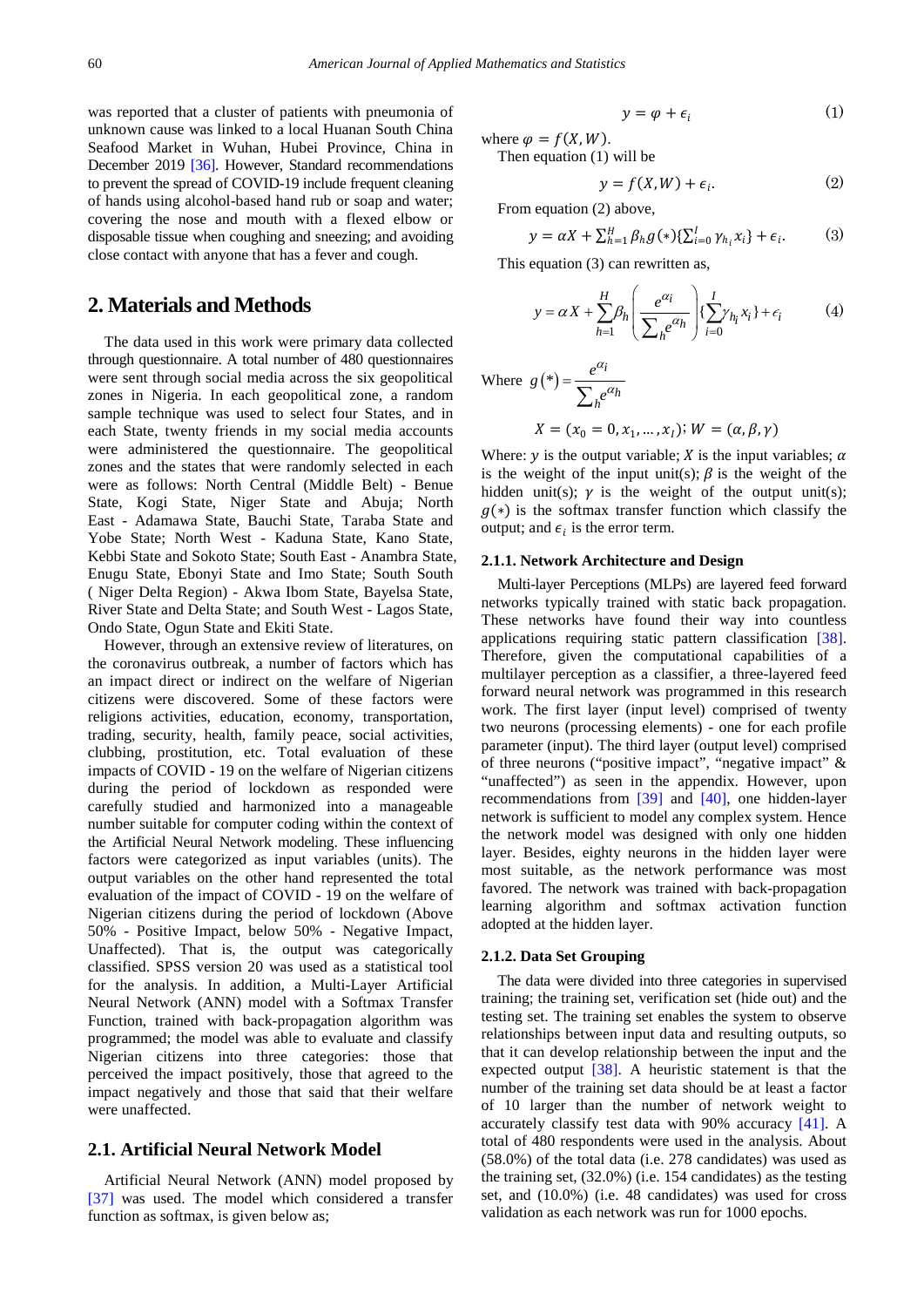#### **2.1.3. Model Performance Measures**

There can be many performance measures for predictors; the most important measure of performance is the prediction accuracy that can be achieved with the training data [\[38\].](#page-4-14) The most frequently used is the Mean Correct Classification Rate  $(CC_R)$  [\[42,43\],](#page-4-18) which is defined as

$$
CC_R = \frac{\sum_{k=0}^{C-1}CC_R}{n}
$$
 (5)

Where  $\mathcal{C}\mathcal{C}_R$  is the number of correctly classified observations and  $n$  is the number of observations in the class. A model with a high Correct Classification Rate has a better performance. In general,  $CC_R$  is used to judge the functional network classifier performance. The better classifier is the one with a high  $\mathcal{C}\mathcal{C}_R$  value.

## **3. Results**

After the training and cross validation, the network was tested with the test data set and the following results were obtained. This involve given the input variable data to the network without the output variable results. The output from the network is then compared with the actual variable data and the mean correct classification rate was evaluated using equation (5). The comparison is summarized in the matrix bellow i[n Table 1.](#page-3-13)

**Table 1. The table of Prediction and Classification of the Model**

<span id="page-3-13"></span>

| Model                               | Positive     | Negative     | Unaffected  |  |  |  |  |
|-------------------------------------|--------------|--------------|-------------|--|--|--|--|
| Performances                        | Impact       | Impact       |             |  |  |  |  |
| Positive Impact                     | 25 (96.15%)  | 1(3.85%)     | $0(0.00\%)$ |  |  |  |  |
| Negative Impact                     | $0(0.00\%)$  | 124 (99.20%) | $1(0.80\%)$ |  |  |  |  |
| Unaffected                          | $1(33.33\%)$ | $0(0.00\%)$  | 2(66.67%)   |  |  |  |  |
| Mean Correct Class $(CCR)$ = 98.05% |              |              |             |  |  |  |  |

From [Table 1](#page-3-13) above, each row represents a case of interest and each cell represents the number of the cases of the interest in the rows as evaluated by the classifier. The network was able to predict accurately 25 out of 26 for people which attested that COVID-19 impacted positively to the welfare of the Nigerian citizens, 124 out of 125 for the respondents that saw the impact of COVID-19 negatively on the welfare of Nigerian citizens, and 2 out of 3 for those that responded that COVID-19 did not affected the welfare of Nigerian citizens, as used to test the Network's topology. An accuracy of 96.15% was attributed to those that stood for positive impact, 99.20% for the candidate that agreed that COVID-19 affected the citizens of Nigeria negatively, and 66.67% for those that said that COVID-19 did not affect the welfare of Nigerian citizens. The Mean Correct Classification Rate or accuracy of about 98.05% for the Artificial Neural Network model architecture developed which shows a good performance according to results from some literatures is like: [\[41,44,45\].](#page-4-17)

However, from the result obtained, it was observed that some factors responded in support and against the effect of COVID-19 on the welfare of Nigerian citizens. Religious Activities, farming activities, prostitution rates, employment level and economy, including others were negatively affected whereas crime rates, relationship between the parents and their children, unwanted pregnancy, etc. were positively influenced during the lockdown period of COVID-19 pandemic in Nigeria.

The  $AUC$  of the model indicated that the model was able to correctly predict and classify the Nigerian opinion on the effect of COVID-19 pandemic on her welfare during the lockdown phase of the pandemic. This was observed by a good value of the model's  $AUC$  which was 88.23%. The model indicated a very high sensitivity and a low specificity values as classified.

## **4. Conclusion**

This paper has clearly expressed the potentials of the Artificial Neural Network for accurate prediction and classification of the effect of the outbreak of pandemic diseases on the well-being of Nigerian citizens, having the consideration of the model's CCR value. The model was developed based on some designed input variables that concerns the Nigerian citizens as related to the outbreak of COVID-19 epidemic. It achieved an accuracy of over 98.05%, which elucidates the potential efficacy of Artificial Neural Network as a prediction tool and a selection criterion for classifying the effect of an outbreak of pandemic diseases on the welfare of citizens.

### **Acknowledgements**

Friends on my social media platform that helped in responding to the designed questionnaire which formed the data set for this research work were strongly acknowledged.

## **References**

- <span id="page-3-0"></span>[1] http://www.cia.gov/library/publications/the-wordfactbook/goes/ni.html.
- <span id="page-3-1"></span>[2] http://www.nigerianstat.gov.ng/index.php.
- <span id="page-3-2"></span>[3] Nigeria population. (2020). Demographics, Maps and Graphs \_1586361654411.pdf-adobe reader.
- <span id="page-3-3"></span>[4] http://hdl.handle.net/10419/29449.
- <span id="page-3-4"></span>[5] Lewis, M. Paul; Gary F. Simons; & Charles D. Fennig, eds. (2016). *"Nigeria". Ethnologue: Languages of the World (19th ed.). Dallas, Texas: SIL International Publications.*
- <span id="page-3-5"></span>[6] https://en.Nigeria/Culture%20of%20Nigeria%20- %20Wikipedia.htm#cite\_ref-1.
- <span id="page-3-6"></span>[7] http://www.indexmundi.com/site\_map.html).
- <span id="page-3-7"></span>[8] http://www.indexmundi.com/site\_map.html).
- <span id="page-3-8"></span>[9] Manufacturing sector report, (2015). Manufacturing in Africa. KPMG.
- <span id="page-3-9"></span>[10] http://en.m.wikipedia.org/wiki/Petrolum#production.
- <span id="page-3-10"></span>[11] http://en.m.wikipedia.org/wiki/Economy\_of\_Nigeria.
- <span id="page-3-11"></span>[12] *FIRST CASE OF CORONA VIRUS DISEASE CONFIRMED IN NIGERIA, (NCDC-2020)". Nigeria Centre for Disease Control. 28 February 2020. Retrieved 10 March 2020*
- <span id="page-3-12"></span>[13] Becerikli, Y., Konar, A. F., & Samad, T. (2003). Intelligent optimal control with dynamic neural networks. *Neural Netw.* 16: 251-259.
- [14] Dassen, W. R., Mulleneers, R. G., Den, Dulk K., Smeets, J. R., Cruz, F., Penn, O. C., & Wellens, H. J. (1990). An artificial neural network to localize atrioventricular accessory pathways in patients suffering from the Wolff-Parkinson-White syndrome. *Pacing Clin. Electrophysiol.*13, (12): 1792-1796.
- [15] Kao, J. J, & Huang, S. S. (2000). Forecasts using neural network versus Box-Jenkins methodology for ambient air quality monitoring data. *J. Air Waste Manag. Assoc.* 50: 219-226.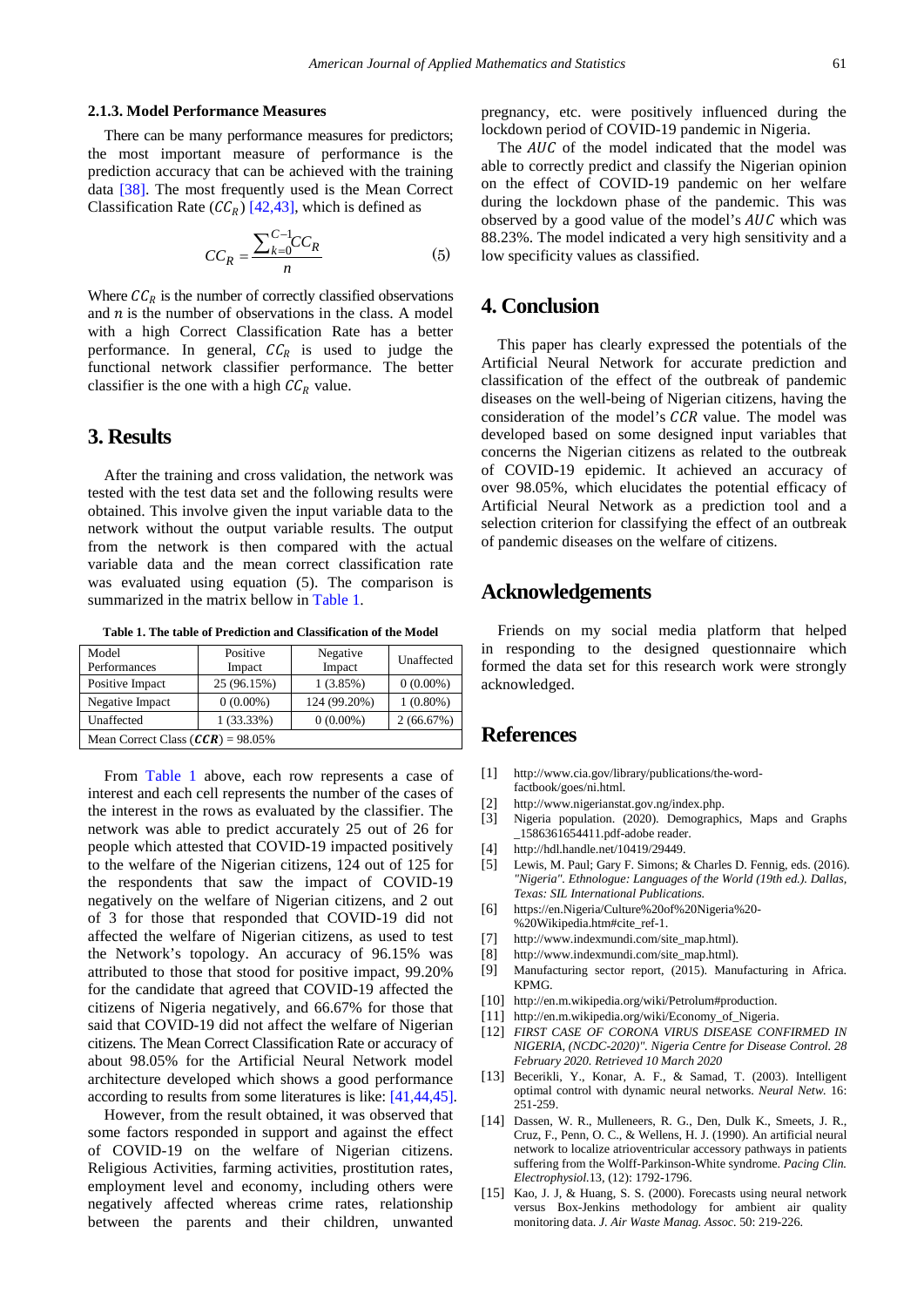- [16] Mohamed E. I., Linder, R., Perriello, G., Di, Daniele. N., Poppl, S. J. & De, Lorenzo. A. (2002). Predicting Type 2 diabetes using an electronic nose based artificial neural network analysis. *Diabetes Nutr. Metab*. 15: 215-221.
- <span id="page-4-0"></span>[17] Augusteijn, M. F, & Shaw, K. A. (2002) Constructing a query-able radial basis function artificial neural network. *Int. J. Neural Syst.* 12: 159-175.
- [18] Castellaro, C., Favaro, G., Castellaro, A., Casagrande, A., Castellaro, S., Puthenparampil, D. V., & Salimbeni, C. F. (2002) An artificial intelligence approach to classify and analyses EEG traces. *Neurophysiol. Clin*. 32: 193-214.
- [19] Cimander, C., Bachinger, T., & Mandenius, C. F. (2003) Integration of distributed multi-analyzer monitoring and control in bioprocessing based on a real-time expert system. *J. Biotechnol.* 103: 237-248
- [20] Yen, G.G. & Meesad, P. (2001). Constructing a fuzzy rule-based system using the ILFN network and Genetic Algorithm. *Int. J. Neural Syst.* 11: 427-443.
- <span id="page-4-1"></span>[21] Z. Liu, P. M., O. Seydi, & G. Webb, (2020). Predicting the cumulative number of cases for the COVID-19 epidemic in China from early data.
- <span id="page-4-2"></span>[22] Al-Qaness, M. A. A.; Ewees, A. A.; Fan, H.; & El Aziz, M., (2020) Optimization Method for Forecasting Confirmed Cases of COVID-19 in China. *J Clin. Med.* 9, (3).
- <span id="page-4-3"></span>[23] Jung, S. M., Akhmetzhanov, A. R., Hayashi, K., Linton, N. M., Yang, Y., Yuan, B., Kobayashi, T., Kinoshita, R. & Nishiura, H. (2020). Real-Time Estimation of the Risk of Death from Novel Coronavirus (COVID-19) Infection: Inference Using Exported Cases. *Journal of Clinical Medicine*. 9, (2).
- <span id="page-4-4"></span>[24] Fan, C.; Liu, L.; Guo, W.; Yang, A.; Ye, C.; Jilili, M.; Ren, M.; Xu, P.; Long, H.; & Wang, Y., (2020). Prediction of Epidemic Spread of the 2019 Novel Coronavirus Driven by Spring Festival Transportation in China: A Population-Based Study. *Int. J. Environ. Res. Public Health*. 17, (5).
- <span id="page-4-5"></span>[25] Zixin Hu, Q. G., Shudi Li, Li Jin & Momiao Xiong. (2020). Artificial Intelligence Forecasting of Covid-19 in China.
- <span id="page-4-6"></span>[26] Guo, Q.; Li, M.; Wang, C.; Wang, P.; Fang, Z.; tan, J.; Wu, S.; Xiao, Y. & Zhu, H. (2020). Host and infectivity prediction of Wuhan 2019 novel coronavirus using deep learning algorithm.
- <span id="page-4-7"></span>[27] Liu, T., Hu, J., Xiao, J., He, G., Kang, M., Rong, Z., Lin, L., Zhong, H., Huang, Q., Deng, A., Zeng, W., Tan, X., Zeng, S., Zhu, Z., Li, J., Gong, D., Wan, D., Chen, S., Guo, L., Li, Y., Sun, L., Liang, W., Song, T., He, J.,& Ma, W. (2020) Time-varying transmission dynamics of Novel Coronavirus Pneumonia in China.
- [28] Metsky, H. C., Freije, C. A., Kosoko-Thoroddsen, T. S. F., Sabeti, P. C. & Myhrvold, C. (2020) CRISPR-based surveillance for COVID-19 using genomically-comprehensive machine learning design.
- [29] Ming, W.-K., Huang, J. & Zhang, C. J. P. (2020). Breaking down of healthcare system: Mathematical modelling for controlling the novel coronavirus (2019-nCoV) outbreak in Wuhan, China.
- [30] Riou, J. & Althaus, C. L. (2020). PATTERN OF EARLY HUMAN-TO-HUMAN TRANSMISSION OF WUHAN 2019- NCOV.
- <span id="page-4-8"></span>[31] WMHC. (2020) Wuhan Municipal Health and Health Commission's Briefing on the Current Pneumonia Epidemic Situation in Our City. 2020.
- http://wjw.wuhan.gov.cn/front/web/showDetail/2019123108989.
- <span id="page-4-9"></span>[32] Sasmita, P. A., Sha M., Yu-Ju W., Yu-Ping M., Rui-Xue Y., Qing-Zhi W., Chang S., Sean S., Scott R., Hein R., and Huan Z. (2020). Epidemiology, causes, clinical manifestation and diagnosis, prevention and control of coronavirus disease (COVID-19) during the early outbreak period: a scoping review. Infectious Diseases of Poverty. 9, (29).
- <span id="page-4-10"></span>[33] CDC. (2019) Novel coronavirus, Wuhan, China.
- https://www.cdc.gov/coronavirus/2019-nCoV/summary.html. [34] Li Q, Guan X, Wu P, Wang X, Zhou L, Tong Y, et al. (2020). Early transmission dynamics in Wuhan, China, of novel coronavirus-infected pneumonia. N Engl. J. Med.
- <span id="page-4-11"></span>[35] WHO. Novel Coronavirus-China. (2020). https://www.who.int/csr/don/12-january-2020-novel-coronaviruschina/en/. Accessed 1 Feb 2020.
- <span id="page-4-12"></span>[36] Zhu N, Zhang D, Wang W, Li X, Yang B, Song J, et al. (2019). A novel coronavirus from patients with pneumonia in China. N Engl. J. Med.
- <span id="page-4-13"></span>[37] Anders, U. (1996) Model selection in neural networks, ZEW Discussion Papers 96-21.
- <span id="page-4-14"></span>[38] O. C. Asogwa and A. V. Oladugba (2015). Of Students Academic Performance Rates Using Artificial Neural Networks (ANNs). *American Journal of Applied Mathematics and Statistics.3, (4):*  151-155.
- <span id="page-4-15"></span>[39] Cybenko, G. (1989) Approximation by superpositions of a sigmoidal function. *Journal Mathematics of Control, Signals, and Systems,* 2, (4): 303-314.
- <span id="page-4-16"></span>[40] Hornik, K., Stinchcombe, M. & White, H. (1989). "Multilayer feed forward networks are universal approximators," *Neural Networks*. 2, (5): 359-366.
- <span id="page-4-17"></span>[41] Adefowoju, B. S. & Osofisan, A. O. (2004). Cocoa Production Forecasting Using Artificial Neural Networks. *International Centre for Mathematics and Computer Science Nigeria.* ICMCS 117-136.
- <span id="page-4-18"></span>[42] El-Sebakhy, E. A., Hadi, A. S. & Faisal, K. A. (2007). Iterative Least Squares Functional Networks Classifier. *IEEE Transactions on Neural Networks*. 18, (3): 844-850.
- [43] Ritchie, S. G & Oh, C. (2007). Recognizing vehicle classification information from blade sensor signature, *Pattern Recognition Letters*. 28, (9): 1041-1049.
- [44] Oladokun, V. O., Charles-Owaba. O. E. & Adebanjo, O. E. (2008) Predicting Student's Academic performance using artificial neural network: A case study of an engineering course. *The pacific Journal of Science and Technology*. 9, (1): 72-79.
- [45] Thipsuda, W. & Pusadee, S. (2010) A comparison of classical Discriminant Analysis and Artificial Neural Network in predicting student graduation outcomes. *Proceedings of the Second International Conference of knowledge and Smart technologies*: 24-25.